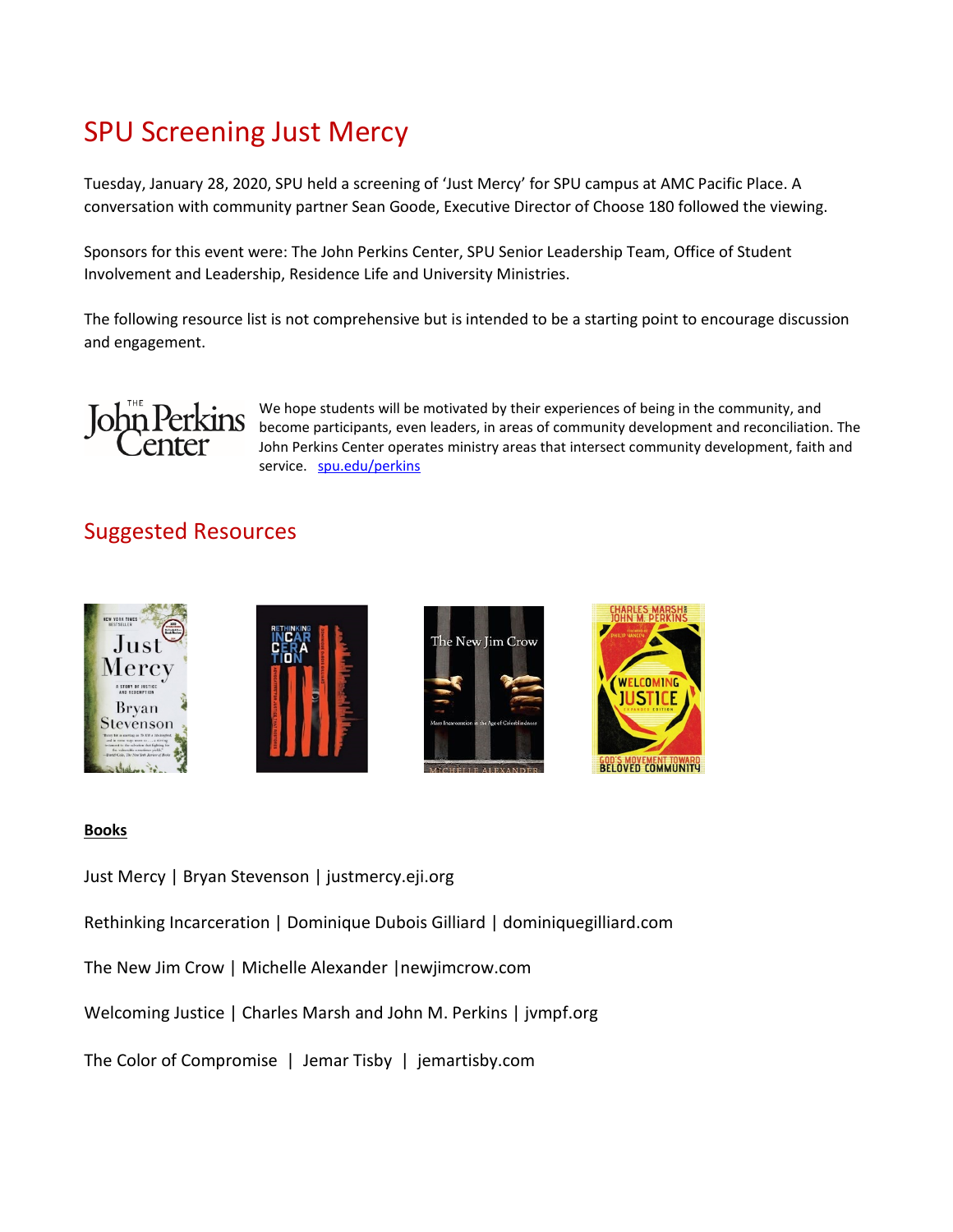#### **Online Resources**

## Just Mercy Discussion Guide | Dominique Gilliard



Film Questions January 2020 <https://dominiquegilliard.com/2020/01/20/just-mercy-discussion-guide/>

### Bryan Stevenson Interview with Dominique Gilliard | Christianity Today



January 10, 2020 [https://www.christianitytoday.com/ct/2020/january-web-only/just-mercy-film-bryan](https://www.christianitytoday.com/ct/2020/january-web-only/just-mercy-film-bryan-stevenson.html)[stevenson.html](https://www.christianitytoday.com/ct/2020/january-web-only/just-mercy-film-bryan-stevenson.html)

#### 60 Minutes Interview: Walter McMillian | 60 Minutes



The True Story Behind "Just Mercy" January 10, 2020 [https://www.cbsnews.com/news/from-the-60-minutes-archives-the-true-story-behind-just](https://www.cbsnews.com/news/from-the-60-minutes-archives-the-true-story-behind-just-mercy-2020-01-09/)[mercy-2020-01-09/](https://www.cbsnews.com/news/from-the-60-minutes-archives-the-true-story-behind-just-mercy-2020-01-09/)

#### Nfilm 13<sup>th</sup> | Netflix Documentary



Documentary on criminalization of African Americans 2016, 1 hour 40 minutes <https://www.netflix.com/title/80091741>

Locked In Solidarity | Christian Community Development Association (CCDA)



CCDA's National Awareness & Action Day ccda.org <https://ccda.org/justice-initiatives/mass-incarceration/locked-in-solidarity/>

#### **More with Bryan Stevenson**

Bryan Stevenson on America's Painful Past | Nightly News



Extended Interview with Lester Holt October 12, 2018 [https://www.youtube.com/watch?time\\_continue=14&v=vlJhvInlkr4&feature=emb\\_logo](https://www.youtube.com/watch?time_continue=14&v=vlJhvInlkr4&feature=emb_logo)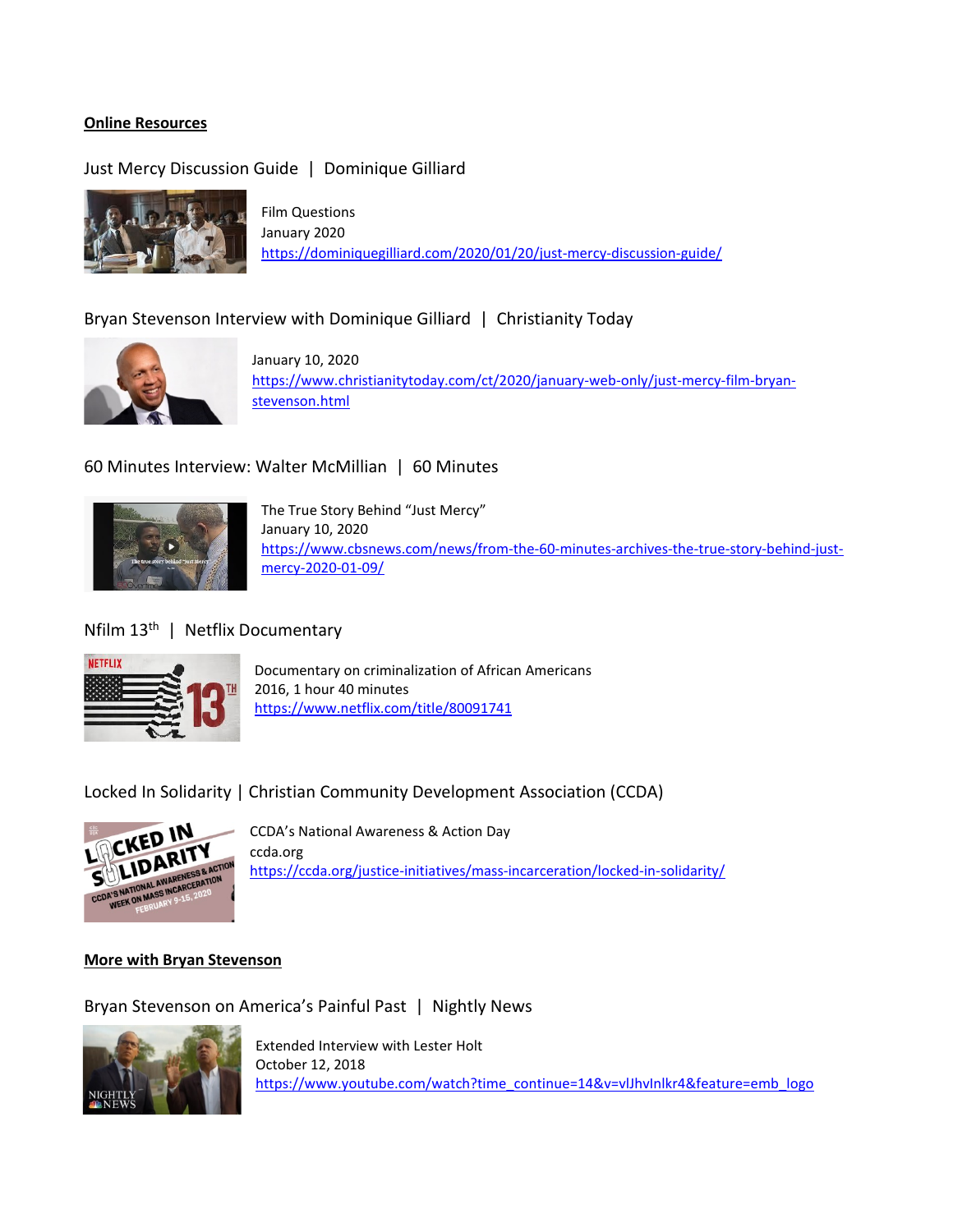# Oprah podcast with Bryan Stevenson | Oprah's Super Soul Conversations



The Power of Mercy and Forgiveness June 5, 2018, 41 minutes <https://www.stitcher.com/podcast/oprahs-supersoul-conversations/e/54780470>

# Daily Show with Bryan Stevenson and Andra Day | The Daily Show with Trevor Noah



Interview about lynchinginamerica.eji.org August 29, 2017 <https://www.youtube.com/watch?v=c8yZCinVI4U>

The Ideology of White Supremacy in America – Extended August 23, 2017

[http://www.cc.com/video-clips/wh9yrb/the-daily-show-with-trevor-noah-bryan-stevenson---andra-day---the-ideology-of](http://www.cc.com/video-clips/wh9yrb/the-daily-show-with-trevor-noah-bryan-stevenson---andra-day---the-ideology-of-white-supremacy-in-america---extended-interview)[white-supremacy-in-america---extended-interview](http://www.cc.com/video-clips/wh9yrb/the-daily-show-with-trevor-noah-bryan-stevenson---andra-day---the-ideology-of-white-supremacy-in-america---extended-interview)

### SPU Interview with Bryan Stevenson | SPU Stories



Interview by Dr. Bo Lim from Stevenson's 2017 visit to campus May 3, 2017 [https://spu.edu/stories/articles/just-mercy-author-bryan-stevenson-what-christians-can-do](https://spu.edu/stories/articles/just-mercy-author-bryan-stevenson-what-christians-can-do-about-injustice/)[about-injustice/](https://spu.edu/stories/articles/just-mercy-author-bryan-stevenson-what-christians-can-do-about-injustice/)

#### **Other pieces on criminal justice**

Michelle Alexander | New York times



Opinion piece by Michelle Alexander January 17, 2020 <https://www.nytimes.com/2020/01/17/opinion/sunday/michelle-alexander-new-jim-crow.html>

### Mass Incarceration Then and Now | New Yorker Radio Hour



David Remnick January 17, 2020 [https://www.newyorker.com/podcast/the-new-yorker-radio-hour/mass-incarceration-then](https://www.newyorker.com/podcast/the-new-yorker-radio-hour/mass-incarceration-then-and-now)[and-now](https://www.newyorker.com/podcast/the-new-yorker-radio-hour/mass-incarceration-then-and-now)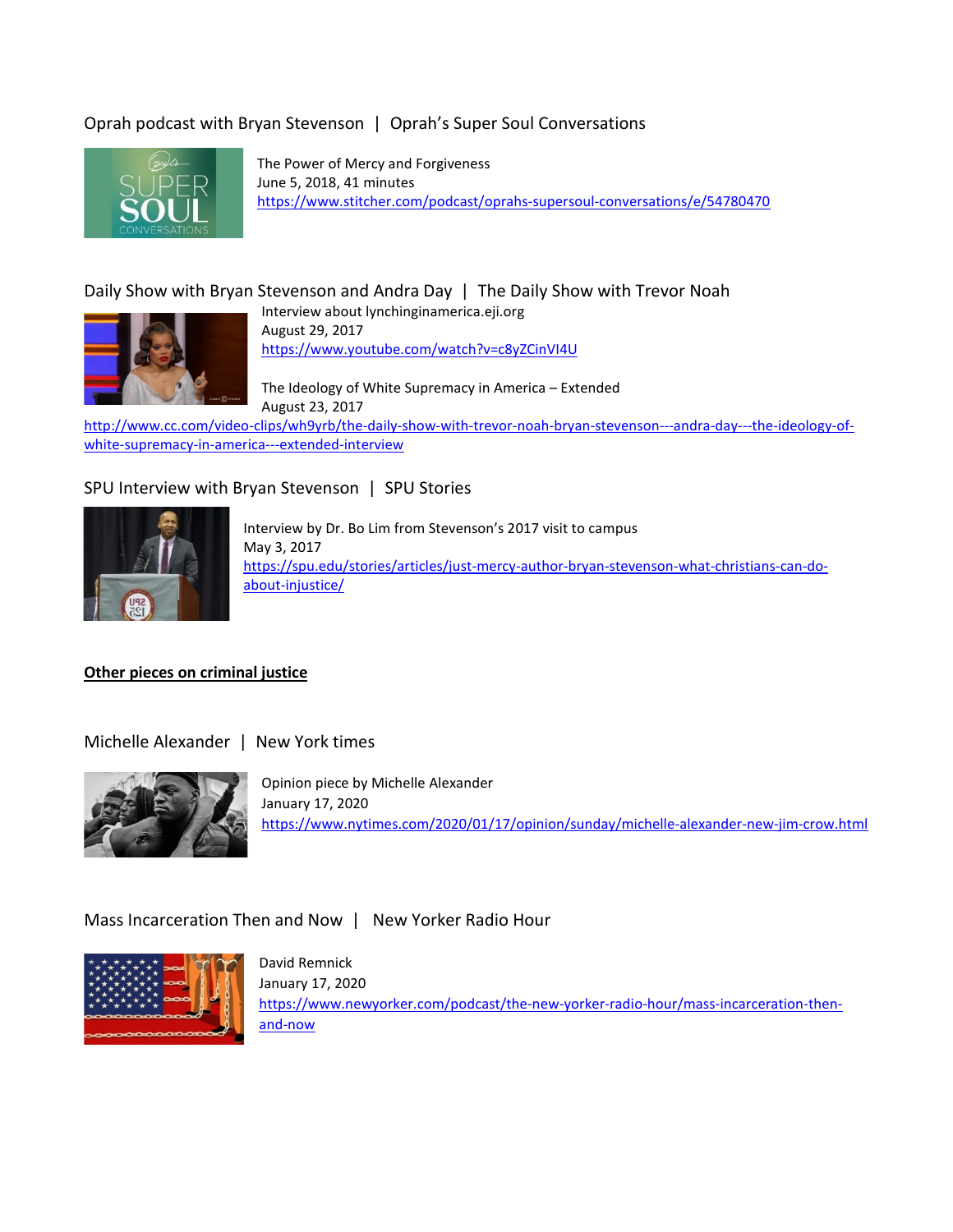Van Jones on restorative justice | Pass the Mic



Jemar Tisby podcast May 8, 2019, 18 minutes <https://podbay.fm/podcast/1435500798/e/1557324000>

Gilliard at Urbana 18 | Urbana Conference



Dominique Gilliard, Urbana Student Mission Conference December 29, 2018 <https://vimeo.com/307148202>

#### **Local issues**

Choose 180: path of 'restorative justice' | Seattle Times Article



By Tyrone Beason April 12, 2019 [https://www.seattletimes.com/seattle-news/as-king-county-looks-to-end-youth-detention](https://www.seattletimes.com/seattle-news/as-king-county-looks-to-end-youth-detention-choose-180-offers-a-path/)[choose-180-offers-a-path/](https://www.seattletimes.com/seattle-news/as-king-county-looks-to-end-youth-detention-choose-180-offers-a-path/)

WA Could Ban Private Prisons | Crosscut



Lilly Fowler January 23, 2020 [https://www.seattlepi.com/seattlenews/article/king-county-youth-jail-funding-protesters](https://www.seattlepi.com/seattlenews/article/king-county-youth-jail-funding-protesters-seattle-12768353.php)[seattle-12768353.php](https://www.seattlepi.com/seattlenews/article/king-county-youth-jail-funding-protesters-seattle-12768353.php)

#### #NoNewYouthJail



Since April 2012 Speaking out against the County new youth jail building project <https://nonewyouthjail.com/>